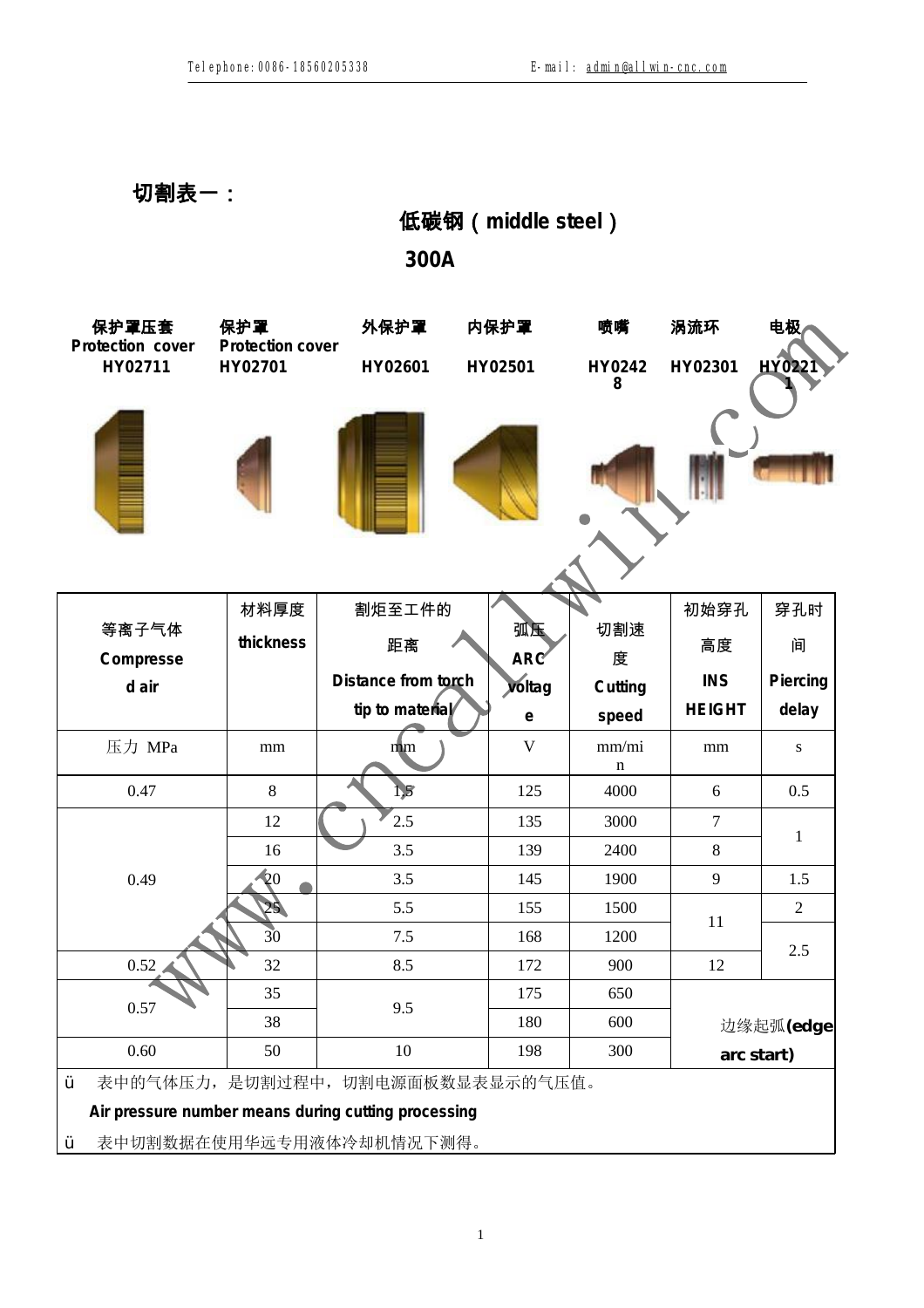**切割表二:**

|                                 |                        | (MIDDLE STEEL)<br><b>260A</b>                                                                                        |                                        |                              |                                              |                                             |
|---------------------------------|------------------------|----------------------------------------------------------------------------------------------------------------------|----------------------------------------|------------------------------|----------------------------------------------|---------------------------------------------|
| 保护罩压套<br>H02711                 | 保护罩<br><b>HX02701</b>  | 外保护罩<br><b>H</b> O2601                                                                                               | 内保护罩<br><b>HO2501</b>                  | 喷嘴<br>H02425                 | 涡流环<br><b>HO2301</b>                         | 电极<br><b>HO2211</b>                         |
|                                 |                        |                                                                                                                      |                                        |                              |                                              |                                             |
| 等离子<br>气体<br>Compre<br>ssed air | 材料厚度<br>thickness      | 割炬至工件的<br>距离<br>Distance from<br>torch tip to                                                                        | 弧压<br><b>ARC</b><br><b>VOLTAG</b><br>E | 切割速<br>度<br>CUTTING<br>SPEED | 初始穿<br>孔<br>高度<br><b>INS</b><br><b>HEIGH</b> | 穿孔时<br>间<br><b>PIERCING</b><br><b>DELAY</b> |
| 压力<br>MPa                       | $\rm mm$               | material<br>mm                                                                                                       |                                        | mm/min                       | $\mathsf{T}$<br>mm                           | ${\bf S}$                                   |
| 0.47                            | 8<br>12                | 1.3<br>$\mathsf{L}7$                                                                                                 | 128<br>135                             | 4000<br>3000                 | 5<br>6                                       | 0.4                                         |
| 0.49                            | 16<br>20               | 2                                                                                                                    | 137<br>150                             | 2100<br>1600                 | 8<br>9                                       | 0.5<br>0.8                                  |
| 0.50                            | 25<br>30               | 5<br>$8\,$                                                                                                           | 158<br>170                             | 1300<br>1000                 | 11<br>12                                     | 1.2<br>1.2                                  |
| 0.57<br>0.58<br>0.60            | $35^\circ$<br>38<br>50 | 8<br>8.5<br>9                                                                                                        | 177<br>184<br>200                      | 700<br>600<br>300            | 边缘起弧<br>(edge arc<br>start)                  |                                             |
| Ÿ<br>Ÿ                          |                        | 表中的气体压力, 是切割过程中, 切割电源面板数显表显示的气压值。<br>Air pressure number means during cutting processing<br>表中切割数据在使用华远专用液体冷却机情况下测得。 |                                        |                              |                                              |                                             |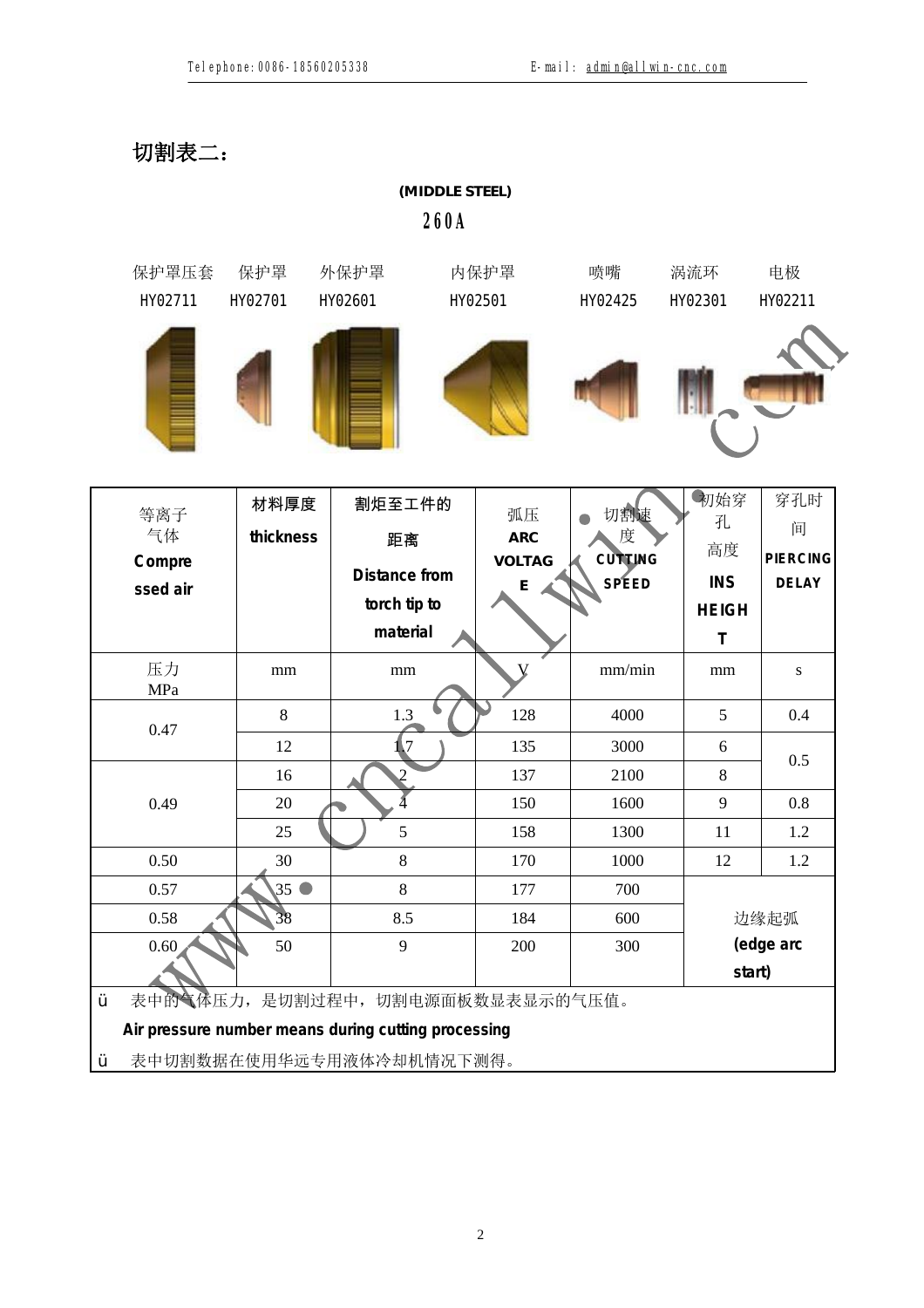**切割表三:**

|                                                                                            |                       |                          | 低碳钢<br>空气<br>切割电流 200A   |                      |                       |                      |
|--------------------------------------------------------------------------------------------|-----------------------|--------------------------|--------------------------|----------------------|-----------------------|----------------------|
| 保护罩压套<br><b>HY02711</b>                                                                    | 保护罩<br><b>HY02701</b> | 外保护罩<br><b>HY02601</b>   | 内保护罩<br><b>HY02501</b>   | 喷嘴<br><b>HY02423</b> | 涡流环<br><b>HY02301</b> | 电极<br><b>HY02211</b> |
|                                                                                            |                       |                          |                          |                      |                       |                      |
| 等离子气<br>体                                                                                  | 材料厚<br>度              | 割炬至工件的<br>距离             | 弧压<br>Arc                | 切割速                  | 初始穿孔<br>高度            | 穿孔时<br>间             |
| Compress                                                                                   | thickness             | Distance from            | voltage                  | Cutting              | <b>INS</b>            | <b>PIERCING</b>      |
| ed air                                                                                     |                       | torch tip to<br>material |                          | speed                | <b>HEIGHT</b>         | <b>DLEAY</b>         |
| 压力 MPa                                                                                     | mm                    | mm                       | $\checkmark$             | mm/min               | $\rm mm$              | ${\bf S}$            |
|                                                                                            | 8                     | $\overline{c}$           | 137                      | 3000                 | 5                     | 0.5                  |
| 0.47                                                                                       | 12                    | $\overline{c}$           | 139                      | 2500                 | 5                     | 0.8                  |
|                                                                                            | 16                    | 4                        | 150                      | 1800                 | $8\,$                 | $\mathbf{1}$         |
| 0.49                                                                                       | 20                    | 4                        | 152                      | 1200                 | 8                     | 1.2                  |
|                                                                                            | 25                    | 5.5                      | 162                      | 950                  | 11                    | 1.5                  |
|                                                                                            | 30                    | 5.5                      | 166                      | 650                  |                       |                      |
| 0.50                                                                                       | $32$ $\bullet$<br>50  | 6<br>7                   | 168<br>185               | 500<br>200           | start)                | 边缘起弧(edge arc        |
| 表中的气体压力<br>Air pressure number means during cutting processing<br>表中切割数据在使用华远专用液体冷却机情况下测得。 |                       |                          | 是切割过程中, 切割电源面板数显表显示的气压值。 |                      |                       |                      |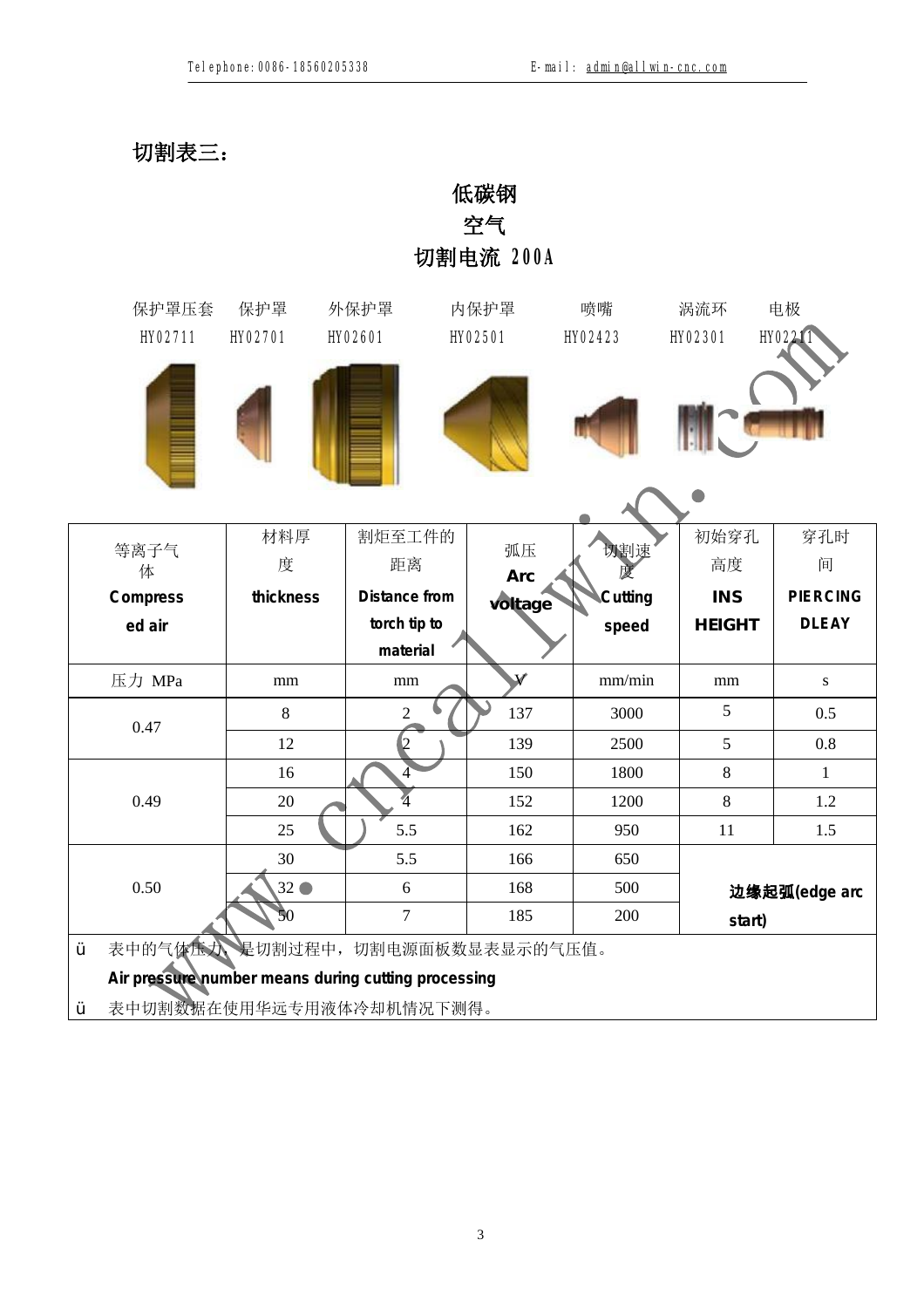**切割表四:**

|        |                                                                                                                                                                                                                                                                                                                                                   |                       |                        | 低碳钢<br>空气<br>切割电流 160A |                        |                       |                      |
|--------|---------------------------------------------------------------------------------------------------------------------------------------------------------------------------------------------------------------------------------------------------------------------------------------------------------------------------------------------------|-----------------------|------------------------|------------------------|------------------------|-----------------------|----------------------|
|        |                                                                                                                                                                                                                                                                                                                                                   | 保护罩<br><b>HY02701</b> | 外保护罩<br><b>HY02601</b> | 内保护罩<br><b>HY02501</b> | 喷嘴<br><b>HY02419</b>   | 涡流环<br><b>HY02301</b> | 电极<br><b>HY02211</b> |
|        |                                                                                                                                                                                                                                                                                                                                                   |                       |                        |                        |                        |                       |                      |
|        |                                                                                                                                                                                                                                                                                                                                                   | 材料厚                   | 割炬至工件的                 |                        |                        | 初始穿孔                  | 穿孔时                  |
| 等离子气体  |                                                                                                                                                                                                                                                                                                                                                   | 度                     | 距离                     | 弧压<br>ARC              | 切割速度<br><b>CUTTING</b> | 高度                    | 间                    |
| ED AIR | 保护罩压套<br><b>HY02711</b><br><b>COMPRESS</b><br><b>THICKNESS</b><br>Distance from<br>mm<br>mm<br>$\sqrt{2}$<br>6<br>$8\,$<br>2.5<br>3<br>12<br>3.5<br>16<br>$\overline{4}$<br>20<br>$25 \triangleleft$<br>4.5<br>4.5<br>30.<br>表中的气体压力, 是切割过程中, 切割电源面板数显表显示的气压值。<br>Air pressure number means during cutting processing<br>表中切割数据在使用华远专用液体冷却机情况下测得。 |                       | <b>VOLTAGE</b>         | <b>SPEED</b>           | <b>INS</b>             | <b>PIERCING</b>       |                      |
|        |                                                                                                                                                                                                                                                                                                                                                   |                       | torch tip to material  |                        |                        | <b>HEIGHT</b>         | <b>DELAY</b>         |
| 压力 MPa |                                                                                                                                                                                                                                                                                                                                                   |                       |                        |                        | mm/min                 | mm                    | ${\bf S}$            |
| 0.47   |                                                                                                                                                                                                                                                                                                                                                   |                       |                        | 145                    | 3300                   | $\overline{4}$        | 0.4                  |
|        |                                                                                                                                                                                                                                                                                                                                                   |                       |                        | 147                    | 2800                   | 5                     | 0.5                  |
|        |                                                                                                                                                                                                                                                                                                                                                   |                       |                        | 155                    | 2300                   | 6                     | 0.6                  |
|        |                                                                                                                                                                                                                                                                                                                                                   |                       |                        | 160                    | 1500                   | $\tau$                | 0.7                  |
| 0.50   |                                                                                                                                                                                                                                                                                                                                                   |                       |                        | 165                    | 1000                   | $\,8\,$               | 0.9                  |
|        |                                                                                                                                                                                                                                                                                                                                                   |                       |                        | 172                    | 700                    | 边缘起弧                  |                      |
|        |                                                                                                                                                                                                                                                                                                                                                   |                       |                        | 178                    | 450                    |                       | Edge arc start       |
| Ÿ      |                                                                                                                                                                                                                                                                                                                                                   |                       |                        |                        |                        |                       |                      |
|        |                                                                                                                                                                                                                                                                                                                                                   |                       |                        |                        |                        |                       |                      |
| Ÿ      |                                                                                                                                                                                                                                                                                                                                                   |                       |                        |                        |                        |                       |                      |